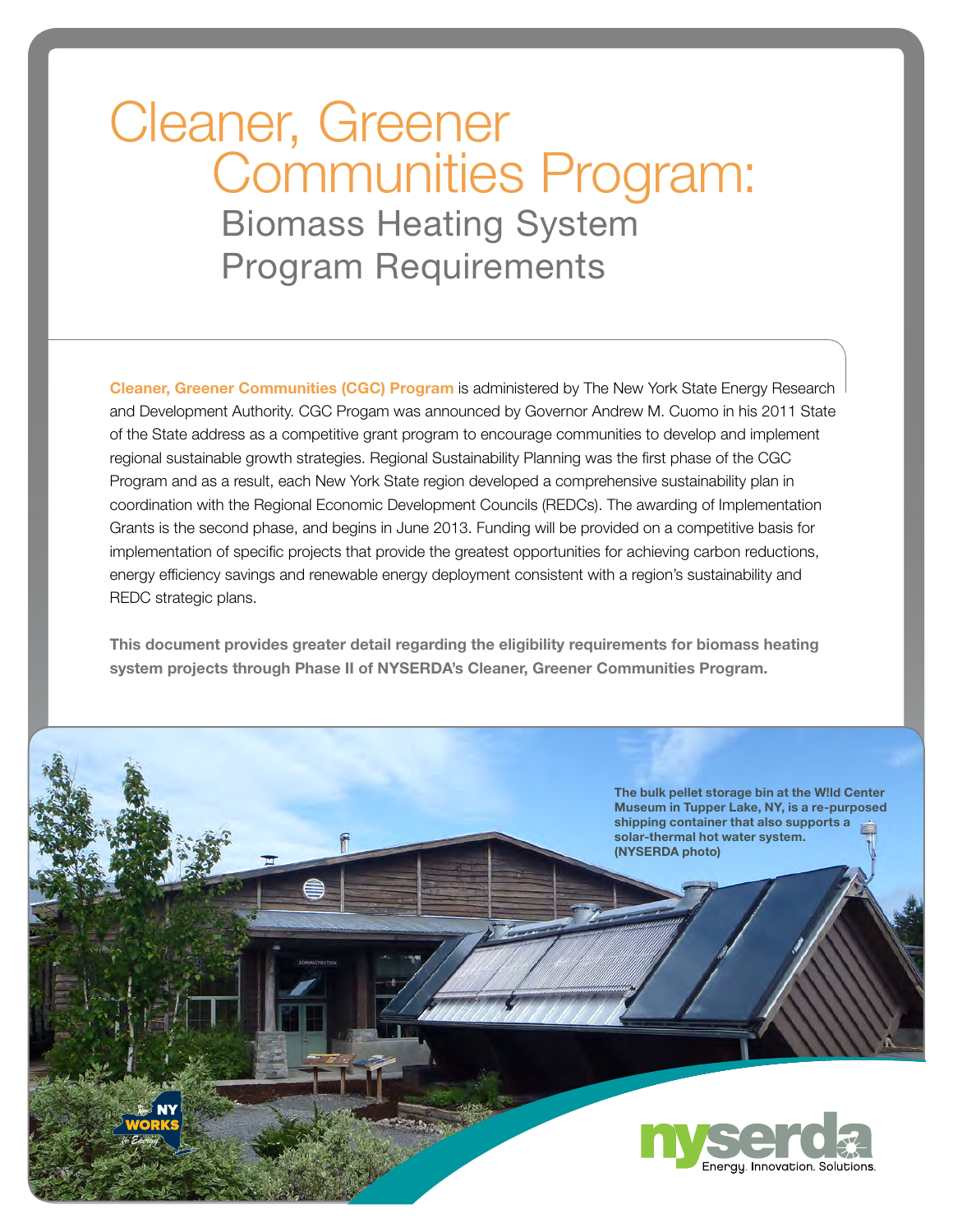## Eligibility Requirements for Biomass Heating Systems

Biomass heating systems in NYSERDA's Cleaner Greener Communities Program are limited to fully automatic high-efficiency and low-emissions wood pellet boiler heating systems rated less than 5 MMBtu/h with thermal storage, bulk pellet storage and emission control technology and use a sustainable premium wood pellet fuel. The heating system operation must be optimized using an energy management system to provide maximum efficiency on a seasonal and diurnal basis and minimize boiler cycling. Biomass heating projects must follow each of these criteria. No systems using wood-chips, cord-wood, non-woody biomass, or projects larger than 5 MMBtu/h will be considered. These other technologies/fuel types are considered R&D topics or low efficiency at this time.



Figure 1. Premium wood pellets. (Courtesy of Curran Renewable Energy)



Figure 2.Pellet flow path of a fullyautomatic pellet boiler with a staged combustion design. (Courtesy of ACT Bioenergy)

**Fuel Type:** The eligible fuel type is a premium wood pellet (Figure1). The premium wood pellets must be 100% wood composition with no construction or demolition debris such as pressure treated or painted wood (which may contain heavy metals such as copper, chromium, arsenic, lead and cadmium) or plastic binders or fillers. Pellets must have a calorific value of no less than 8000 Btu/lb, low ash content (<1%), low moisture content (<8%), chlorides less than 300 ppm and no other additives (0%). Other commercially available fuel types in NYS (for example green wood chips and grass pellets) cannot facilitate high-efficiency and low emissions performance even in advanced technology boilers at this time. Awardees must agree to use only the eligible fuel type in the wood pellet boiler for a minimum of the length of pay-back time on the system from fuel-cost savings. Applicants should identify and obtain a bulk fuel price quote from at least two pellet suppliers located in NYS.

High-Efficiency Wood Pellet Boiler: Boilers must be fully automatic, low mass (low volume) and have sensors and controls to optimize combustion performance (Figure 2). This is most easily achieved using a staged combustion design with lambda control. The wood pellet boiler must have a minimum thermal efficiency of 85% at rated output using the higher heating value (HHV) of the pellet fuel if tested using an input/output method. Alternatively a simple full load, steady-state combustion efficiency measurement by the stack loss method (Canadian Standards Association B415) may be used, but in this case, the minimum efficiency requirement is 88% HHV. Where combustion efficiency is used, the return water temperature must be greater than 130 degrees Fahrenheit, no energy credit may be taken for any flue gas condensate collected, and the flue gas temperature measurement and flue gas composition measurement must meet or exceed

the requirements of the American Society of Heating, Refrigerating, and Air Conditioning Engineers (ASHRAE) Standard 103. Prior to contracting, successful applicants will be required to submit thermal efficiency performance verification by an independent third-party.

#### Low Emissions from Combustion:

a) Fine Particles (PM): The wood pellet boiler heating system for commercial installations must have a PM emissions rate of no more than 0.080 lb/MMBtu. This emission rate is comparable to that of No. 6 fuel oil. All institutional applications at schools, health care facilities, nursing homes, or other locations with similar sensitive populations, must have a PM emissions rate of no more than 0.030 lb/MMBtu. Applicants are strongly encouraged to include advanced emissions control technology to achieve emissions rates lower than these basic requirements. Emissions control technologies such as condensing units can also improve energy efficiency of the heating system. Prior to contracting, successful applicants will be required to submit emissions performance verification results of the same boiler model and pellet fuel combination. Testing for PM must have been performed by an independent third-party using the U.S. Environmental Protection Agency (EPA) Conditional Test Method 39, EPA Federally Referenced Methods 5 and 202, or EPA Other Test Method 15. Alternatively, European Norm 303-5 test results may also be considered, but must include dust and organic gases.

b) Carbon Monoxide (CO): The wood pellet boiler must have a flue gas CO concentration at rated output of no more than 270 ppm at 7% oxygen at high load. Emissions performance must be verified by an independent thirdparty. For health and safety, a CO detection system must be included in the boiler room design. For commercial heating projects, the CO monitoring system must have the ability to sound an audible alarm, provide phone notification to facilities staff and trigger an automatic pellet boiler shutdown if necessary.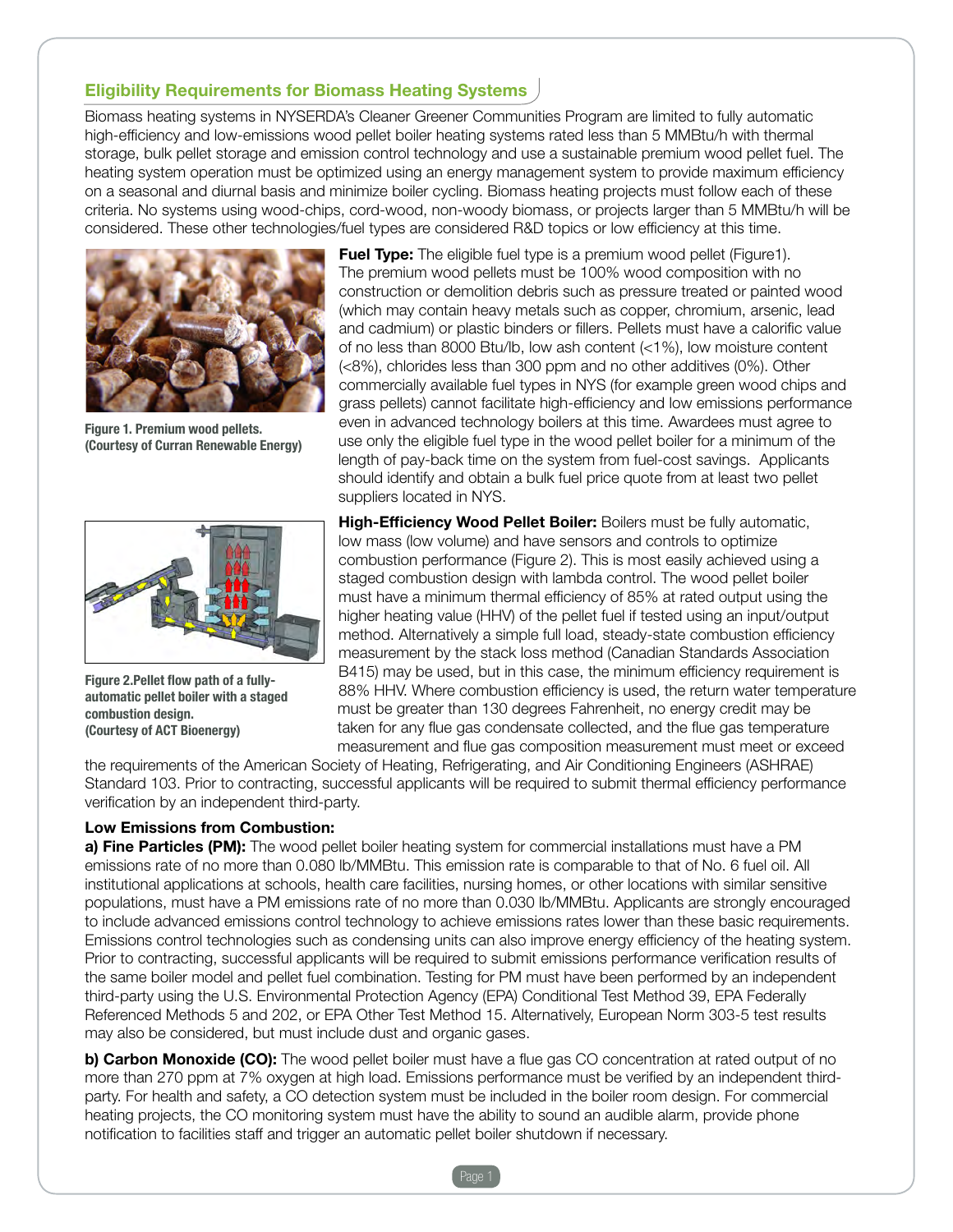

Figure 3. Vertical cross sectional diagram of the wake and cavity regions in the lee side of building. (Courtesy of M/E Engineering)

c) Stack Height: The design of the exhaust stack and location should be done carefully to prevent exposure to building occupants and visitors or to people in frequently occupied outdoor areas such as playgrounds. The boiler's stack height must be sufficient to adequately disperse emissions from the immediate vicinity and prevent entrainment of exhaust gases and particles into the building air intakes and to minimize exposure at ground level adjacent to the building on which the stack is being located (Figure 3). Poor dispersion characteristics are generally associated with short stacks that have little plume rise. This happens when stacks are too short relative to the building height or the exhaust flow is not sufficient, resulting in the plume not escaping the building's aerodynamic effects and becoming entrained in or near the building. At a minimum, the stack should be 5 feet above the highest point of the building that it is heating and above the roof height of any other taller building within 100 feet of the unit. In no case should the stack height be at or below

the building height. In addition, the stack should not be placed in close proximity to an air intake or operable window. Stack design should also minimize horizontal piping and bends.

d) Health Assessment: The New York State Department of Health recently released a Prevention Agenda to promote a healthy and safe environment (www.health.ny.gov/prevention/prevention\_agenda/2013-2017/). Some communities in NYS experience very high concentrations of woodsmoke comprised of fine particle matter and CO. One goal of the Prevention Agenda is to "reduce exposure to outdoor air pollutants with a particular focus on burdened communities." Consistent with the Prevention Agenda goal, all projects selected for pellet heating systems at schools, hospitals or locations with similar populations will be required to perform a health assessment (e.g. air impact assessment) to evaluate the potential public health risks associated with burning biomass, particularly for rural communities where wood smoke pollution is common. This assessment consists of modeling the anticipated emissions due to the new heating system and evaluating the resulting concentrations with a focus on ambient concentrations in the schoolyard, near doors and windows, and at building air intakes. An estimate of the number of deliveries by the pellet truck and a comparison to the current fuel delivery schedule must be included as well. The resulting ambient particulate and gaseous concentrations are then, compared to the conditions existing prior to the pellet heating system installation. If there is a net increase in ambient concentrations, then an assessment of exposure is performed. Proposers are also encouraged to include in their proposals any higher emitting biomass sources (e.g. outdoor wood boilers or pre-certification wood stoves) to be switched-out with a pellet boiler to result in no net increase in emissions for the immediate vicinity.



Figure 4. High-efficiency wood pellet heating system with thermal storage. (NYSERDA diagram)

**Proper Boiler Sizing:** The high-efficiency wood pellet boiler must be properly sized for the application with particular attention to avoid oversizing the boiler. Boilers must be sized and systems planned to optimize performance throughout the heating season using thermal storage. Use of a cleaner heat source during heating season shoulders (late October or March) and for supplemental needs is strongly encouraged. These cleaner heat sources may include, for example, natural gas-, propane-, or oil-fired boilers and solar thermal sources. A bin-hour analysis of heating needs based on an energy audit, previous heating needs, and historical local temperatures during the heating season should be performed. The annual heat load profile, diurnal heat load profile on demand day, and diurnal heat load profile on a shoulder day should also be determined. Commercial pellet boilers should be sized to ≤60% of the design load as it will capture the majority of the heating season and promote higher performance. Higher loads may be met by utilizing an existing natural gas-, propane-, or oil-fired boiler, a new boiler, staging of wood pellet boilers, or some other strategy involving careful energy management and thermal storage (Figure 4). Low loads, common during shoulder months, can be met by an auxiliary boiler or other energy management strategy. A well-designed residential system must be sized based on the heat load of the building where the heat load is determined using a well defined protocol such as Manual J of the Air Conditioning Contractors of America (ACCA) or an equivalent energy simulation program.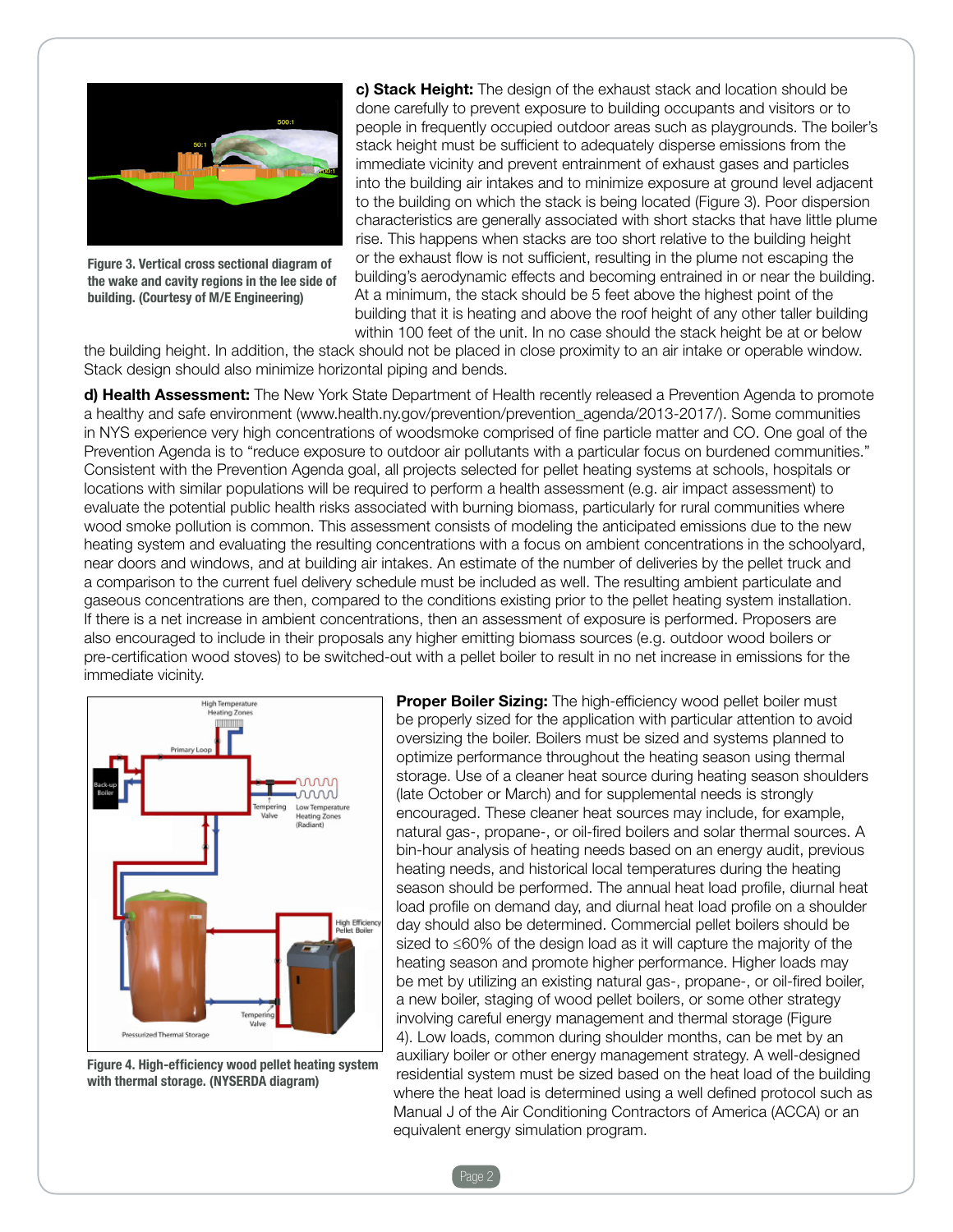

Figure 5. Thermal storage tanks and a commercial pellet boiler. (Courtesy of EvoWorld)



Figure 6. Bulk pellet storage silo. (Courtesy of ACT Bioenergy)



Figure 7. Diurnal heat load profile for a 25,000 square foot school building. (Courtesy of Brookhaven National Laboratory)

**Thermal Storage:** Pellet heating systems must include thermal storage (Figure 5) to minimize boiler cycling and to assist in energy management strategies. The minimum size thermal storage should be based on the boiler manufacturer's recommendation for the application and size of the boiler but must not be less than 20 gallons per 10,000 Btu/h. For example, a commercial 1.0 MMBtu/h boiler would require a minimum storage of 2,000 gallons, a residential boiler with a rating of 50,000 Btu/h would need 100 gallons of thermal storage.

Pellet Storage: Pellets can produce high levels of dust and off-gas CO in storage presenting an explosion hazard and health and safety concerns. Carbon monoxide is a colorless, odorless gas that has health effects below the levels at which common CO detector alarms are triggered. There have been cases of fatalities aboard ships carrying pellets and in commercial bulk storage facilities in Europe. Research is underway in Europe, Canada and NYS to better understand the chemical reaction that produces the CO. According to the US EPA:

 *CO can cause harmful health effects by reducing oxygen delivery to the body's organs, such as the heart and brain, and tissues. At extremely high levels, CO can cause death. Exposure to CO can reduce the oxygen-carrying capacity of the blood. People with several types of heart disease already have a reduced capacity for pumping oxygenated blood to the heart, which can cause them to experience myocardial ischemia (reduced oxygen to the heart*), often accompanied by chest pain (angina), when exercising or under *increased stress. For these people, short-term CO exposure further affects their body's already compromised ability to respond to the increased oxygen demands of exercise or exertion.* 

Due to concerns regarding explosive dust and CO exposure and the absence of a documented effective ventilation strategy for pellet storage, all pellet storage must be outside of the building (Figure 6). Confined spaces are areas that are: 1) large enough for a person to enter to perform work, 2) have limited means of ingress and egress, and 3) are not intended for human occupancy. Pellet storage silos meet these criteria and because of the CO off-gassing, require an Occupational Safety and Health and Administration (OSHA) permit. Applicants may request funds for bulk pellet storage silos and pellet conveyance systems, but large capital construction costs for bunkers or modification of coal bins will not be considered. Applicants should identify fire and building code and health and safety features including all applicable training requirements for personnel. Signs communicating potential CO hazards associated with bulk pellet storage must also be posted.

**Energy Management System:** The high-efficiency pellet boiler heating system must use an energy management system and optimize boiler operation to meet seasonal and diurnal heating needs of the particular building's heat load. The system design should consider a strategy that optimizes the use of both the pellet boiler and thermal storage and the temperature requirements of the heat distribution system. For example, consider a 25,000 square foot school with a nighttime setback. Figure 7 shows the heat load (Btu/h) for two days in February. Notice the building has a large demand in the early morning (425,000 Btu/h) to make up heat from the nighttime setback. By approximately 11 AM, the building load reduces to zero due in part to solar gain. By using a large enough thermal storage tank to help meet the peak demand and a properly sized boiler, the call for heat may be met with a smaller boiler without the need for additional heat input from the existing oil-fired boilers. The hot water storage can be recharged during periods when there is little call for heat in the building, which, in this case, is several hours each day.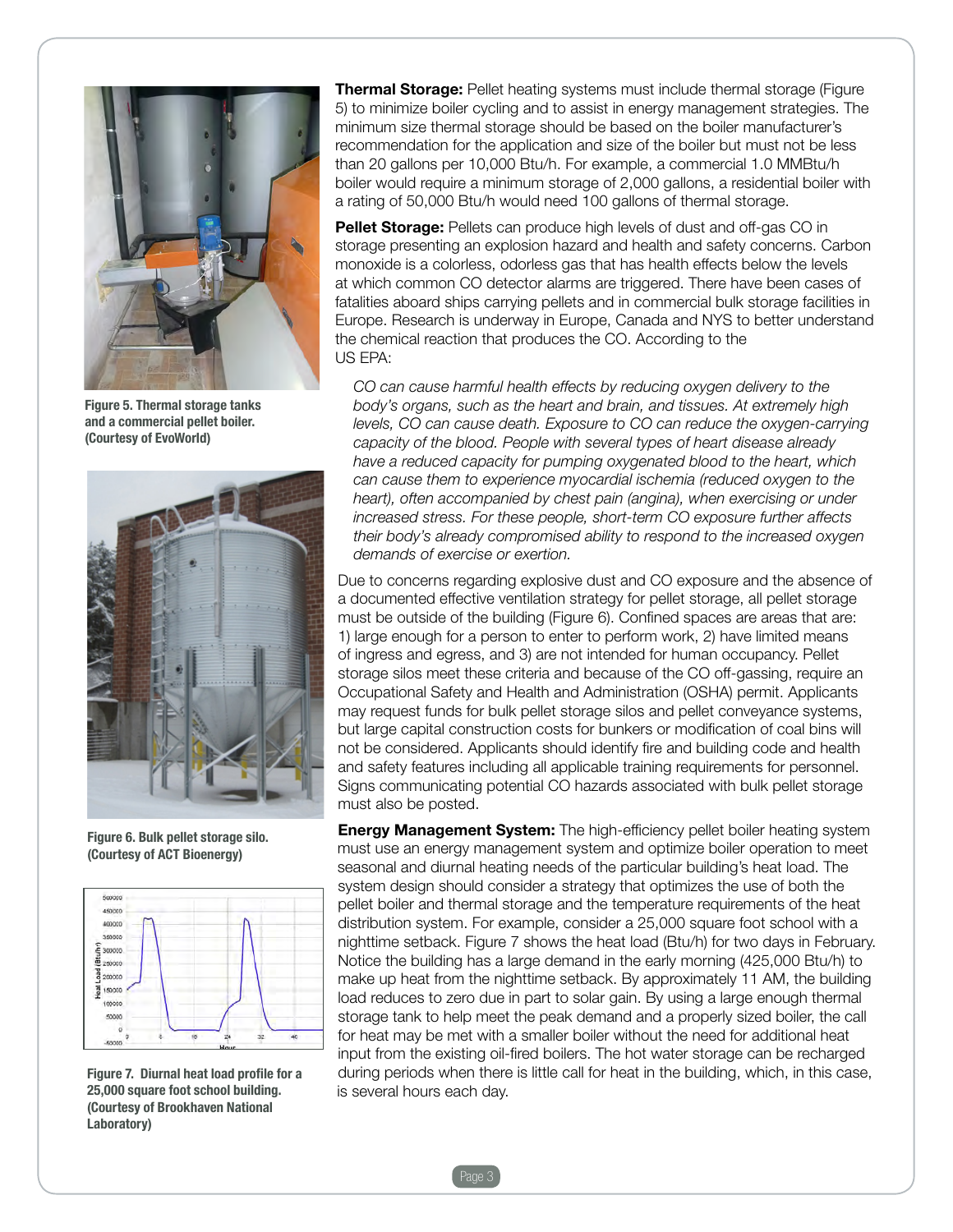Cost-effectiveness: High-efficiency and low-emissions commercial and residential wood pellet heating systems are estimated to have a simple payback period (i.e. no public incentives or tax credits) of about 12 years. Containerized high-efficiency wood pellet heating systems that offer substantial savings compared to boiler room renovations are encouraged, but not required (Figure 8). When containers are used, the stack height must be sufficient to adequately disperse emissions from the immediate vicinity and prevent entrainment of exhaust gases and particles into the building air intakes. Steps should be taken to minimize thermal losses to non-heated spaces including, but not limited to insulating the container that houses the boiler and insulating pipes between the container and building(s) being heated.

**Heating System Commissioning:** All commercial and institutional projects must include commissioning of the wood pellet heating system and components. A data acquisition system and monitoring plan must be included to facilitate measurement and verification for the first heating season of operation. For residential systems, boiler operation (water temperature and flow, cycling, load) is often recorded on the pellet boiler computer. This information and pellet use must be reported for the first heating season. Fuel costs must be reported for the period of pay-back on the heating system.

## Pellet Production in New York State

There are nine pellet mills in NYS with an annual capacity of 500,000 tons per year (Figure 9). Several manufacturers produce premium wood pellets that are low in ash and moisture content, and contain no construction debris or non-wood additives. Some mills have pellets that also meet criteria for sustainability by the Forest Stewardship Council or Sustainable Forestry Initiative certification.

## High-Efficiency Pellet Boiler Demonstrations

NYSERDA works with manufacturers across NYS to develop advanced, highefficiency and low emissions heating technologies, regardless of fuel type. As interest in biomass heating has increased, NYSERDA has undertaken efforts to support a clean biomass industry in NYS, including funding demonstrations to measure and verify system performance. Research to date has shown that wood pellets combusted in an advanced boiler yields the highest and most consistent performance among the biomass fuels.

Advanced Climate Technologies Bioenergy LLC, of Schenectady, New York, produced the first Made-in-NY commercial high-efficiency pellet boiler (Figure 10). High performance is achieved via staged combustion that includes a flue gas oxygen (lambda) sensor to promote optimum combustion conditions. A 1.7 million Btu per hour boiler was demonstrated at the W!ld Center Museum in Tupper Lake, New York. The performance of the boiler was measured by Clarkson University's Center for Air Resources Engineering and Science, and was able to achieve high-efficiency (>85%) at full load, similar to the efficiency level of an oilfired heating system. A solid fuel system's performance decreases more rapidly under a reduced load than propane-, natural gas-, or oil-fired heating systems. Thermal storage can help mitigate these losses. The W!ld Center did not have thermal storage, and annual efficiency was measured to be about 65%. Despite this, the cost difference between wood pellets and propane yielded an annual fuel savings of \$31,000 or about 45%. Clarkson University has recommended adding a thermal storage tank with an anticipated additional annual savings of \$5,000. A second manufacturer, EvoWorld of Troy, N.Y., is manufacturing high-efficiency wood pellet boilers for both commercial and residential applications. The first Made-in-NY residential high-efficiency pellet boiler is shown in Figure 11.



Figure 8. High-efficiency pellet boiler installed in a container outside of existing building. (Courtesy of ACT Bioenergy)



Figure 9. Wood pellet production in NYS



Figure 10. First Made-in-NY commercial high-efficiency wood pellet boiler by Advanced Climate Technologies. (NYSERDA photo)



Figure 11. First Made-in-NY residential wood pellet boiler by EvoWorld. (Courtesy of EvoWorld)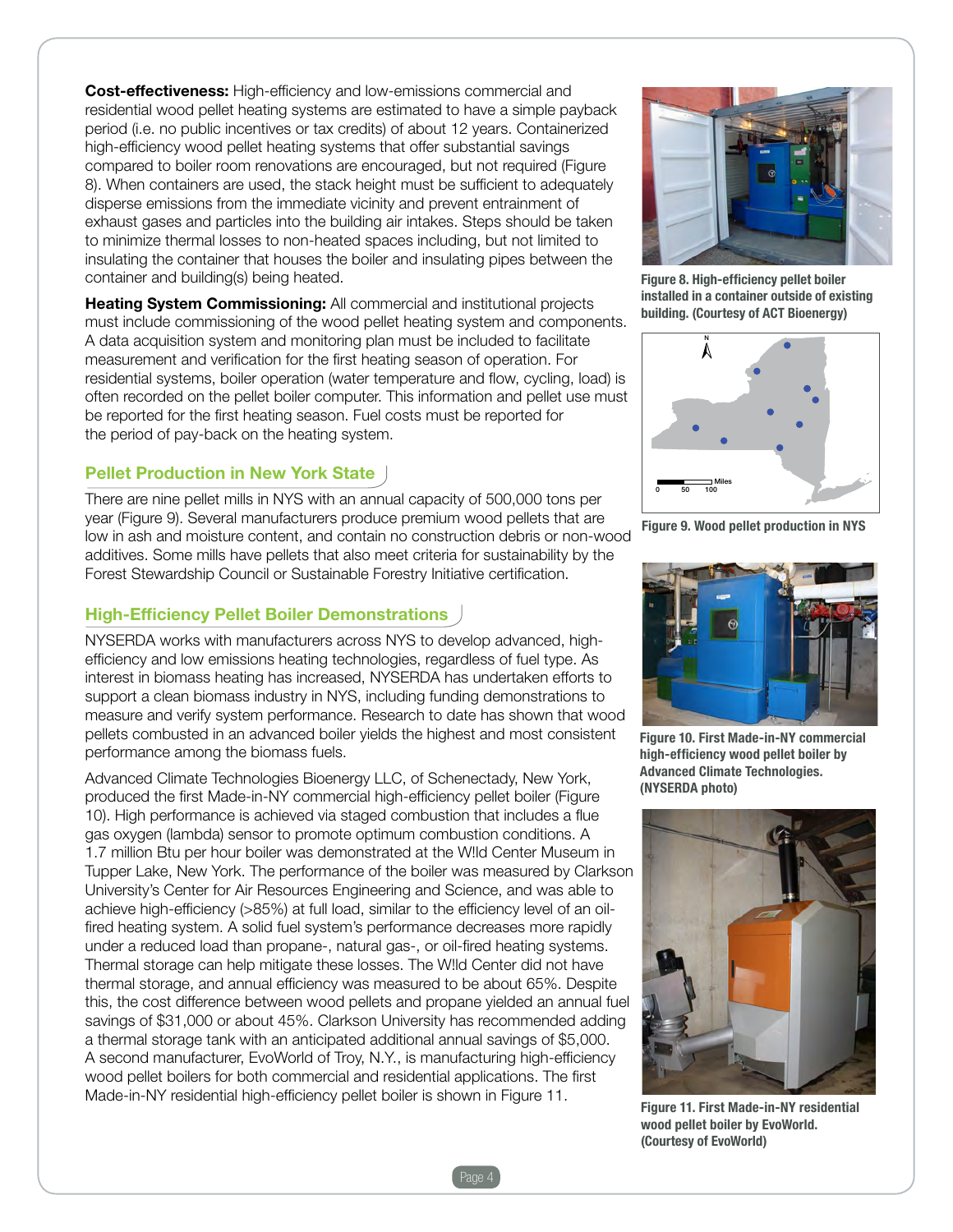### School Children—A Unique Population

Other states have focused their biomass heating programs on schools because they are large energy users and face ever increasing budget constraints. However, children comprise a population uniquely susceptible to air pollution.

According to the 2009 NYS Asthma Surveillance Report, 11% of children (ages 0–17) have asthma, which exposure to fine particulate matter (PM2.5) is known to exacerbate. In NYS, the commitment to reducing exposures to PM2.5 has included retrofitting more than 2,800 school buses with diesel emission control devices. In selecting school heating technologies, it is essential to avoid installing systems that emit more PM2.5 and other pollutants (CO, NOx) than existing heating systems. Due to this concern, the NYS High Performance Schools (NY-CHPS) Guideline States:

*While the use of renewable resources is important in New York State, schools must also evaluate potential environmental effects from the use of renewable resources. Combustion of biomass for example could cause circumstances where the products of combustion are not properly dispersed (as a result of equipment technology or localized climatic conditions), thereby creating a potential health impact for students, staff and community members.* 

In addition, the New York State Education Department Manual of Planning and Standards (Part V, S501(b)) states:

*A school building must provide for the health, comfort, and safety of children, teachers, and other occupants. No mechanical equipment or construction materials shall be used, nor any type of construction permitted, which will endanger the health, safety, or comfort of all occupants in the school building.*

### Fine Particulate Matter (PM2.5) Emissions Performance

US EPA and other agencies are concerned about fine particle pollution because as stated on EPA's website:

*Health studies have shown a significant association between exposure to fine particles and premature mortality. Other important effects include aggravation of respiratory and cardiovascular disease, decreased lung function, asthma attacks, heart attacks, and cardiac arrhythmia. Individuals particularly sensitive to fine particle exposure include older adults, people with heart and lung disease, and children.*

PM2.5 is a pollutant of concern from all combustion systems. A comparison of emissions is made for several fuel and heating technology combinations (Figure 12). The highest emissions are from a green wood chip–stoker boiler heating system at 0.28 lb MMBtu. The high-efficiency staged combustion boiler with a premium wood pellet fuel, which has much lower moisture content, has approximately 75% lower emissions. This is about the same as PM2.5 emissions from a No. 6 oil-fired boiler and more than seven times higher than PM2.5 emissions from a No. 2 oil-fired boiler, and 1,000 times higher than PM2.5 emissions from an oil-fired boiler burning ultra-low sulfur heating oil. As of July 2012, all No. 2 heating oil in NYS must be ultra-low sulfur, which is commonly used in schools.



To reduce fine particle emissions from a highefficiency pellet boiler, Clarkson University will install and evaluate a condensing economizer on a high-efficiency pellet boiler. This emission control technology has the advantage of increasing energy efficiency while removing PM2.5, and it is anticipated that the resulting emissions will be 100 times higher than those from an oil-fired boiler burning ultra-low sulfur heating oil.

Figure 12. Comparative fine particulate matter (PM2.5) emissions from several fuel-heating technology combinations including wood chips, wood pellets, #5 fuel oil, and #2 home heating oil (HHO). (Rector, L. (2010), Chandrasekaran, S. et al. (2011), McDonald (2009))